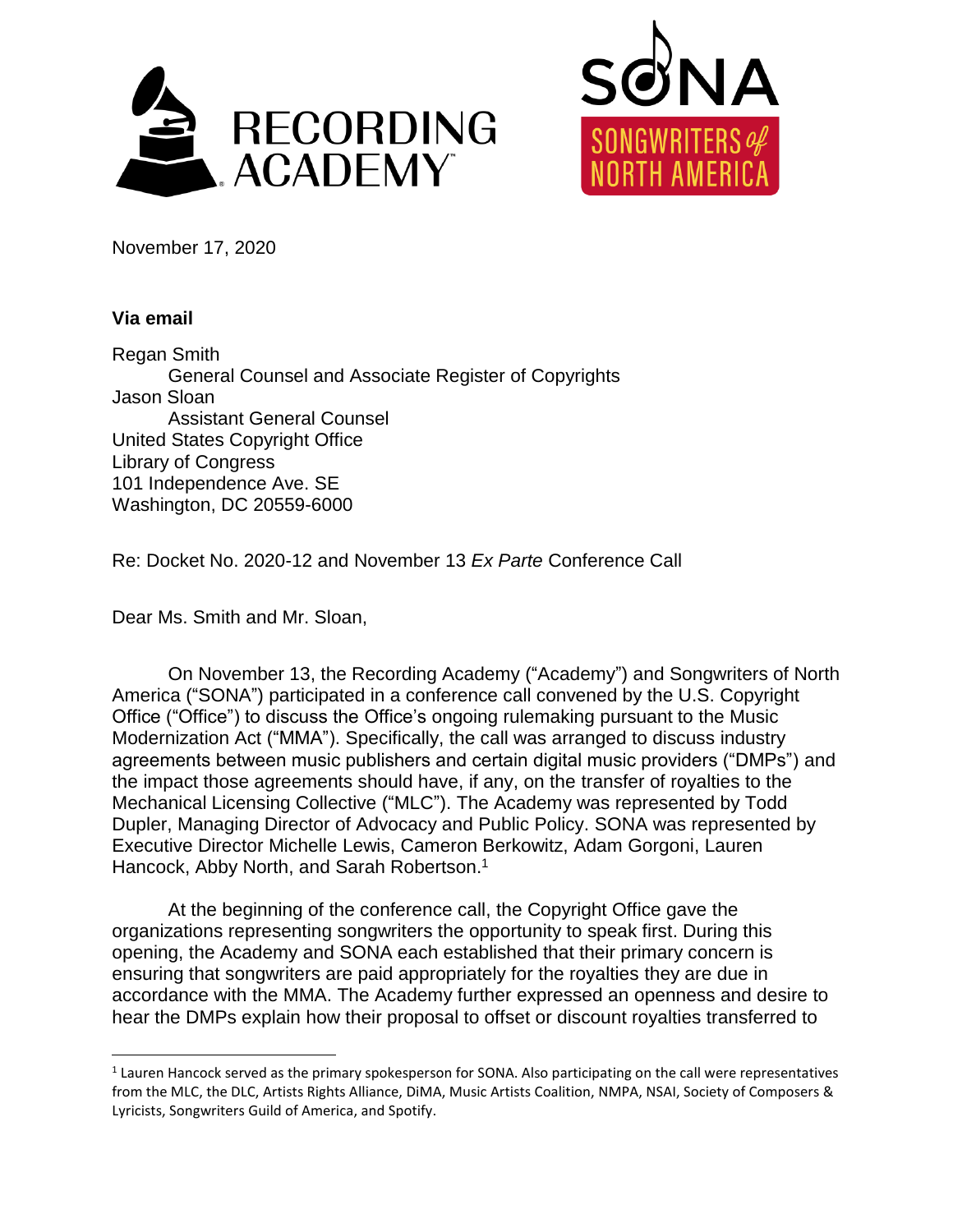the MLC by the amounts paid under negotiated agreements with music publishers is permissible under the MMA.

DiMA, on behalf of the DMPs, sought to assure the songwriter groups that the DMPs were committed to paying everything that is owed to songwriters and publishers that did not participate in the negotiated agreements. DiMA's representatives went on to explain how a reference to "generally accepted accounting principles" ("GAAP") in the statute allowed them to deduct the monies paid to publishers under private agreements from the accrued royalties that must be transferred to the MLC under the MMA. In DiMA's view, these agreements, which extinguish the legal claims that participating publishers may have had against DMPs for the unlicensed use of musical works, also satisfy the requirements of the statute.

However, as the Academy articulated, this requires a very expansive reading of the statutory language. 17 U.S.C. § 115(d)(10)(B) sets forth a very detailed and specific course of action that DMPs must follow in order to take advantage of the limitation on liability for unlicensed uses provided by the MMA. A DMP must first attempt to match every unlicensed musical work used to the correct copyright owner. If it successfully does so, it must pay the appropriate royalties to the owner along with a statement of account. If it cannot locate the owner, it must hold onto the royalties and at the appropriate time transfer the royalties to the MLC along with a statement of account. The negotiated agreements do not represent the payment of accrued royalties for unmatched works that have been properly matched to the copyright owner. The provision to "maintain" accrued royalties in accordance with GAAP is meant to safeguard the royalties until they can be successfully matched to the owner or transferred to the MLC. It is not intended to provide a trap door through which accrued royalties can be disposed of in a way not prescribed in the statute.

This prompted further discussion of the agreements themselves, and whether publishers passed through the money they received to their songwriters. Many songwriter groups expressed continued frustration that so little is known about the agreements, including how much money was involved, how the money was accounted for, and whether songwriters benefitted from it. However, it was noted that even if songwriters did share in the revenue from the agreements, that did not necessarily satisfy the requirements of the MMA.

The discussion later shifted to the Office's Supplemental Notice of Proposed Rulemaking issued on November 5. The proposed rule largely adopted the recommendations of the DMPs and accepted their view that they are not obligated to transfer to the MLC all accrued royalties for unmatched and unlicensed works. In particular, the proposed rule appears to adopt the DMPs reliance on GAAP. SONA inquired about the Office's interpretation of GAAP and sought more insight into the Office's analysis that produced the supplemental proposed rule. The Office declined to provide additional information regarding its decision-making process.